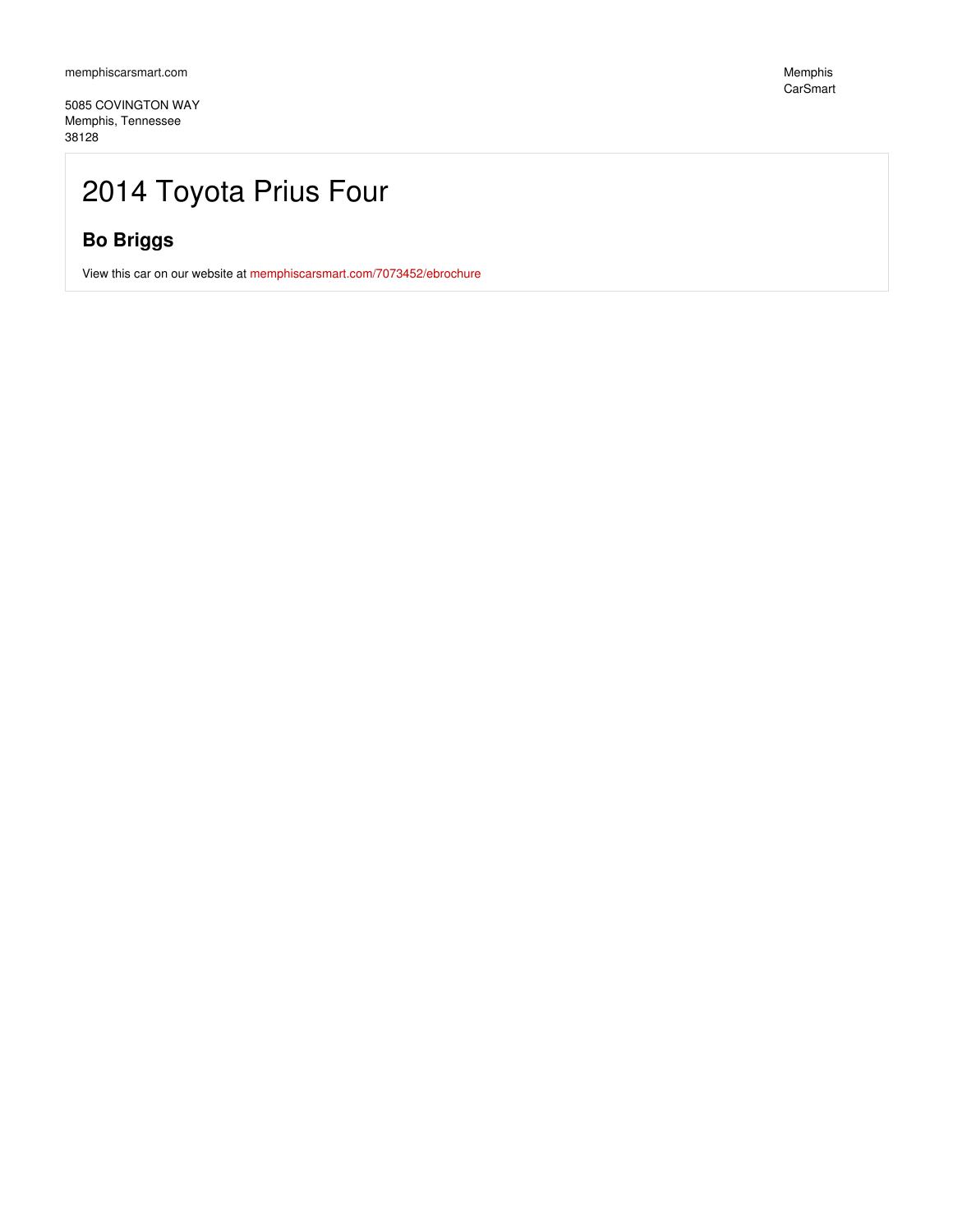



# Our Price **\$15,990**

# **Specifications:**

| Year:            | 2014                                                                     |
|------------------|--------------------------------------------------------------------------|
| VIN:             | JTDKN3DU1E1820520                                                        |
| Make:            | Toyota                                                                   |
| Model/Trim:      | Prius Four                                                               |
| Condition:       | Pre-Owned                                                                |
| Body:            | Sedan                                                                    |
| <b>Exterior:</b> | <b>Blizzard Pearl</b>                                                    |
| Engine:          | Engine: 1.8L 4-Cylinder DOHC 16V VVT-i<br>-inc: Eco/Power/EV drive modes |
| Interior:        | <b>Bisque Cloth</b>                                                      |
| Mileage:         | 91,909                                                                   |
| Drivetrain:      | <b>Front Wheel Drive</b>                                                 |
| Economy:         | City 51 / Highway 48                                                     |

# PLEASE CALL MARSHA 901.605.1287 OR DEL RIOS 901.827.2951

2014 PRIUS FOUR, 17 INCH ALLOY FACTORY WHEELS WITH BRAND NEW TIRES. BLUE TOOTH TECH. THIS IS A VERY CLEAN TRADE FROM ORLANDO FLORIDA. THE EXTERIOR IS WHITE WITH TAN INTERIOR. SEE MORE PICTURES AND A FREE CARFAX AT OUR WEBSITE MEMPHISCARSMART.COM. REMEMBER JESUS LOVES YOU, GO TO CHURCH.

2014 Toyota Prius Four Memphis CarSmart - - View this car on our website at [memphiscarsmart.com/7073452/ebrochure](https://memphiscarsmart.com/vehicle/7073452/2014-toyota-prius-four-memphis-tennessee-38128/7073452/ebrochure)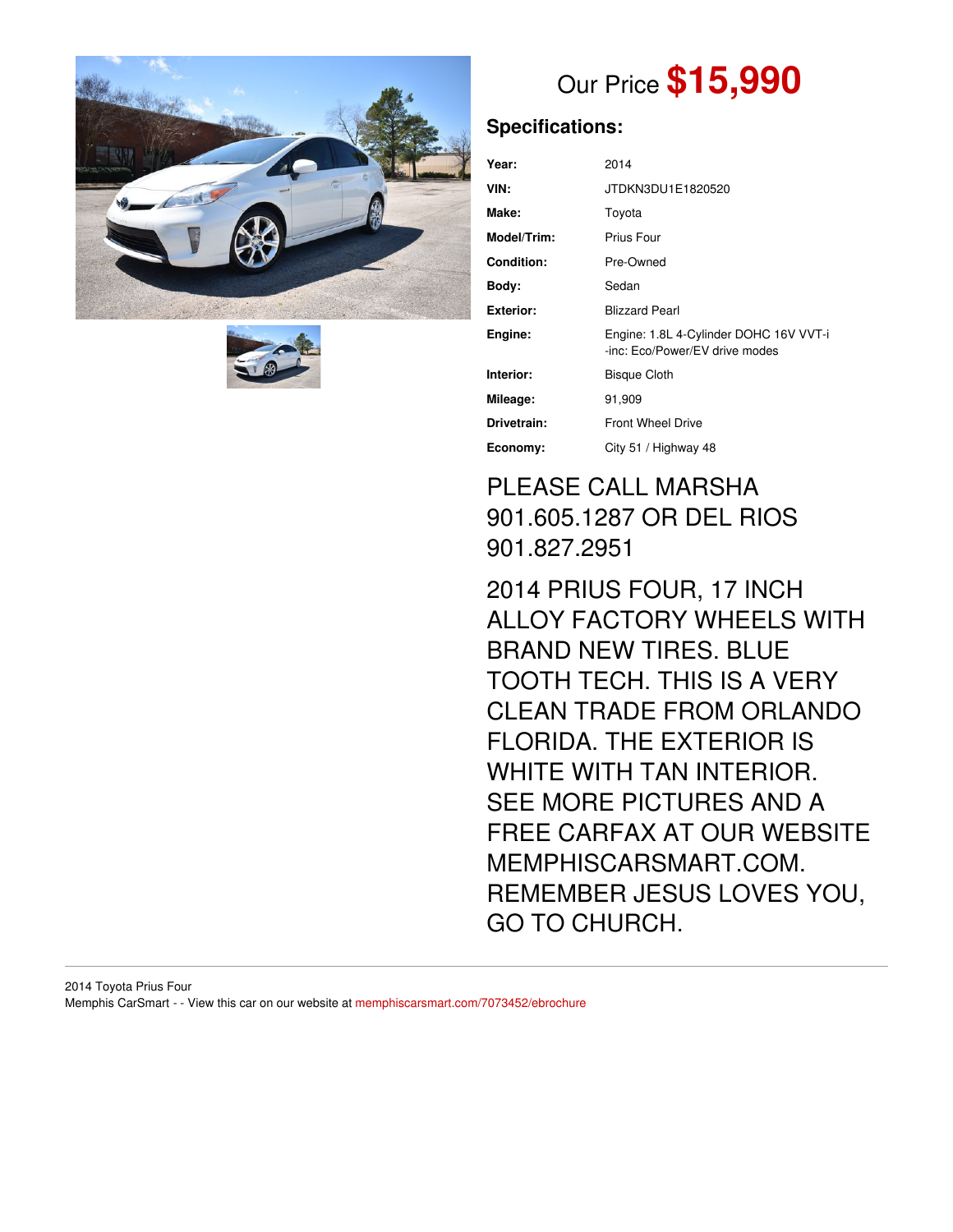

2014 Toyota Prius Four Memphis CarSmart - - View this car on our website at [memphiscarsmart.com/7073452/ebrochure](https://memphiscarsmart.com/vehicle/7073452/2014-toyota-prius-four-memphis-tennessee-38128/7073452/ebrochure)

# **Installed Options**

#### **Interior**

- 2 12V DC Power Outlets
- 60-40 Folding Bench Front Facing Fold Forward Seatback Rear Seat Air Filtration
- Automatic Air Conditioning w/Steering Wheel Controls- Cargo Area Concealed Storage
- Cargo Space Lights- Carpet Floor Trim- Cruise Control w/Steering Wheel Controls
- Day-Night Auto-Dimming Rearview Mirror- Delayed Accessory Power- Digital Appearance
- Driver And Passenger Visor Vanity Mirrors w/Driver And Passenger Illumination
- Driver Foot Rest- Driver Seat- Engine Immobilizer- Fade-To-Off Interior Lighting
- Front Center Armrest w/Storage and Rear Center Armrest- Front Cupholder
- Front Map Lights- Full Carpet Floor Covering- Full Cloth Headliner- Passenger Seat
- Power 1st Row Windows w/Front And Rear 1-Touch Up/Down
- Power Door Locks w/Autolock Feature
- Power Rear Windows and Fixed 3rd Row Windows
- Proximity Key For Doors And Push Button Start Rear Cupholder
- Remote Keyless Entry w/Integrated Key Transmitter, 2 Door Curb/Courtesy, Illuminated Entry, Illuminated Ignition Switch and Panic Button
- Remote Releases -Inc: Mechanical Fuel- Roll-Up Cargo Cover
- Seats w/Leatherette Back Material- Softex Synthetic Leather Seat Trim Systems Monitor
- Trip Computer
- Full Floor Console w/Covered Storage, Mini Overhead Console w/Storage and 2 12V DC Power Outlets
- Gauges -inc: Speedometer, Odometer, Traction Battery Level, Power/Regen, Trip Odometer and Trip Computer
- HVAC -inc: Underseat Ducts
- Heated Front Bucket Seats -inc: 8-way power adjustable driver's seat w/power lumbar support, seatback pocket and adjustable headrest, 4-way adjustable front passenger seat w/adjustable headrest
- HomeLink Garage Door Transmitter- Illuminated Glove Box
- Instrument Panel Covered Bin, Driver And Passenger Door Bins
- Interior Trim -inc: Metal-Look Instrument Panel Insert, Metal-Look Door Panel Insert, Metal-Look Console Insert and Metal-Look Interior Accents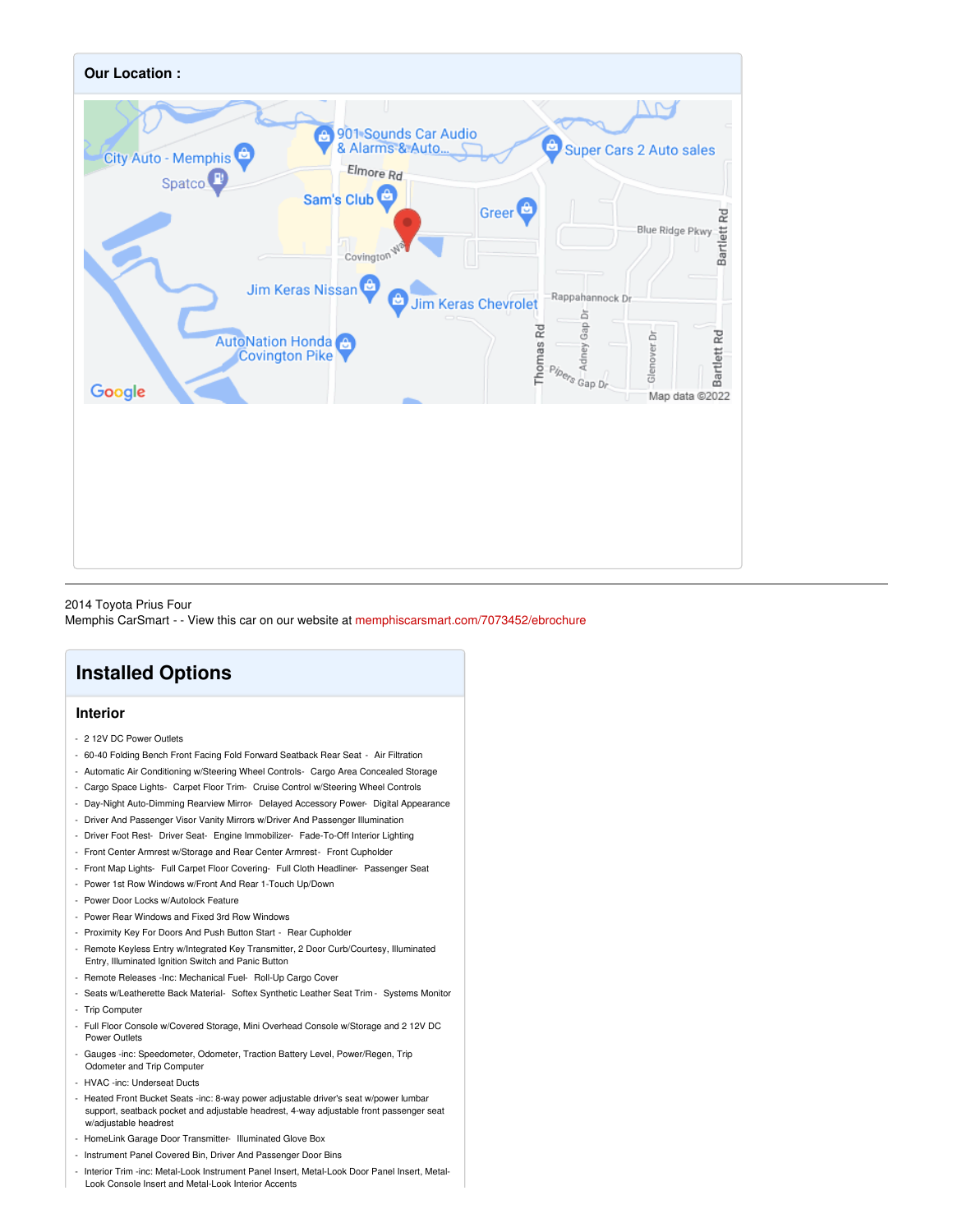- Leatherette Door Trim Insert- Leatherette Steering Wheel
- Manual Adjustable Rear Head Restraints- Manual Tilt/Telescoping Steering Column
- Metal-Look Gear Shifter Material- Outside Temp Gauge

#### **Exterior**

- Wheels: 6J x 15" 5-Spoke Aluminum Alloy -inc: full wheel covers
- Variable Intermittent Wipers- Tires: P195/65R15 AS
- Tailgate/Rear Door Lock Included w/Power Door Locks Steel Spare Wheel
- Programmable Projector Beam Halogen Daytime Running Headlamps w/Delay-Off
- Lip Spoiler- Light Tinted Glass- Liftgate Rear Cargo Access- LED Brakelights
- Galvanized Steel/Aluminum Panels- Front License Plate Bracket
- Fixed Rear Window w/Fixed Interval Wiper and Defroster
- Compact Spare Tire Mounted Inside Under Cargo- Clearcoat Paint
- Body-Colored Rear Bumper- Body-Colored Power Heated Side Mirrors w/Manual Folding
- Body-Colored Front Bumper- Body-Colored Door Handles- Black Side Windows Trim
- Black Grille

#### **Safety**

- 2 12V DC Power Outlets
- 60-40 Folding Bench Front Facing Fold Forward Seatback Rear Seat Air Filtration
- Automatic Air Conditioning w/Steering Wheel Controls- Cargo Area Concealed Storage
- Cargo Space Lights- Carpet Floor Trim- Cruise Control w/Steering Wheel Controls
- Day-Night Auto-Dimming Rearview Mirror- Delayed Accessory Power- Digital Appearance
- Driver And Passenger Visor Vanity Mirrors w/Driver And Passenger Illumination
- Driver Foot Rest- Driver Seat- Engine Immobilizer- Fade-To-Off Interior Lighting
- Front Center Armrest w/Storage and Rear Center Armrest- Front Cupholder
- Front Map Lights- Full Carpet Floor Covering- Full Cloth Headliner- Passenger Seat
- Power 1st Row Windows w/Front And Rear 1-Touch Up/Down
- Power Door Locks w/Autolock Feature
- Power Rear Windows and Fixed 3rd Row Windows
- Proximity Key For Doors And Push Button Start Rear Cupholder
- Remote Keyless Entry w/Integrated Key Transmitter, 2 Door Curb/Courtesy, Illuminated Entry, Illuminated Ignition Switch and Panic Button
- Remote Releases -Inc: Mechanical Fuel- Roll-Up Cargo Cover
- Seats w/Leatherette Back Material- Softex Synthetic Leather Seat Trim Systems Monitor
- Trip Computer
- Full Floor Console w/Covered Storage, Mini Overhead Console w/Storage and 2 12V DC Power Outlets
- Gauges -inc: Speedometer, Odometer, Traction Battery Level, Power/Regen, Trip Odometer and Trip Computer
- HVAC -inc: Underseat Ducts
- Heated Front Bucket Seats -inc: 8-way power adjustable driver's seat w/power lumbar support, seatback pocket and adjustable headrest, 4-way adjustable front passenger seat w/adjustable headrest
- HomeLink Garage Door Transmitter- Illuminated Glove Box
- Instrument Panel Covered Bin, Driver And Passenger Door Bins
- Interior Trim -inc: Metal-Look Instrument Panel Insert, Metal-Look Door Panel Insert, Metal-Look Console Insert and Metal-Look Interior Accents
- Leatherette Door Trim Insert- Leatherette Steering Wheel
- Manual Adjustable Rear Head Restraints- Manual Tilt/Telescoping Steering Column
- Metal-Look Gear Shifter Material- Outside Temp Gauge

#### **Mechanical**

- 11.9 Gal. Fuel Tank- 4.11 Axle Ratio- Battery w/Run Down Protection
- Electric Power-Assist Steering- Engine Auto Stop-Start Feature
- Engine: 1.8L 4-Cylinder DOHC 16V VVT-i -inc: Eco/Power/EV drive modes
- Front Anti-Roll Bar- Front-Wheel Drive- Gas-Pressurized Shock Absorbers
- Hybrid Electric Motor- Nickel Metal Hydride Traction Battery
- Regenerative 4-Wheel Disc Brakes w/4-Wheel ABS, Front Vented Discs, Brake Assist and Hill Hold Control
- Single Stainless Steel Exhaust- Strut Front Suspension w/Coil Springs
- Torsion Beam Rear Suspension w/Coil Springs
- Transmission: Continuously Variable Automatic -inc: Electronically controlled

### **Option Packages**

**Factory Installed Packages**

-